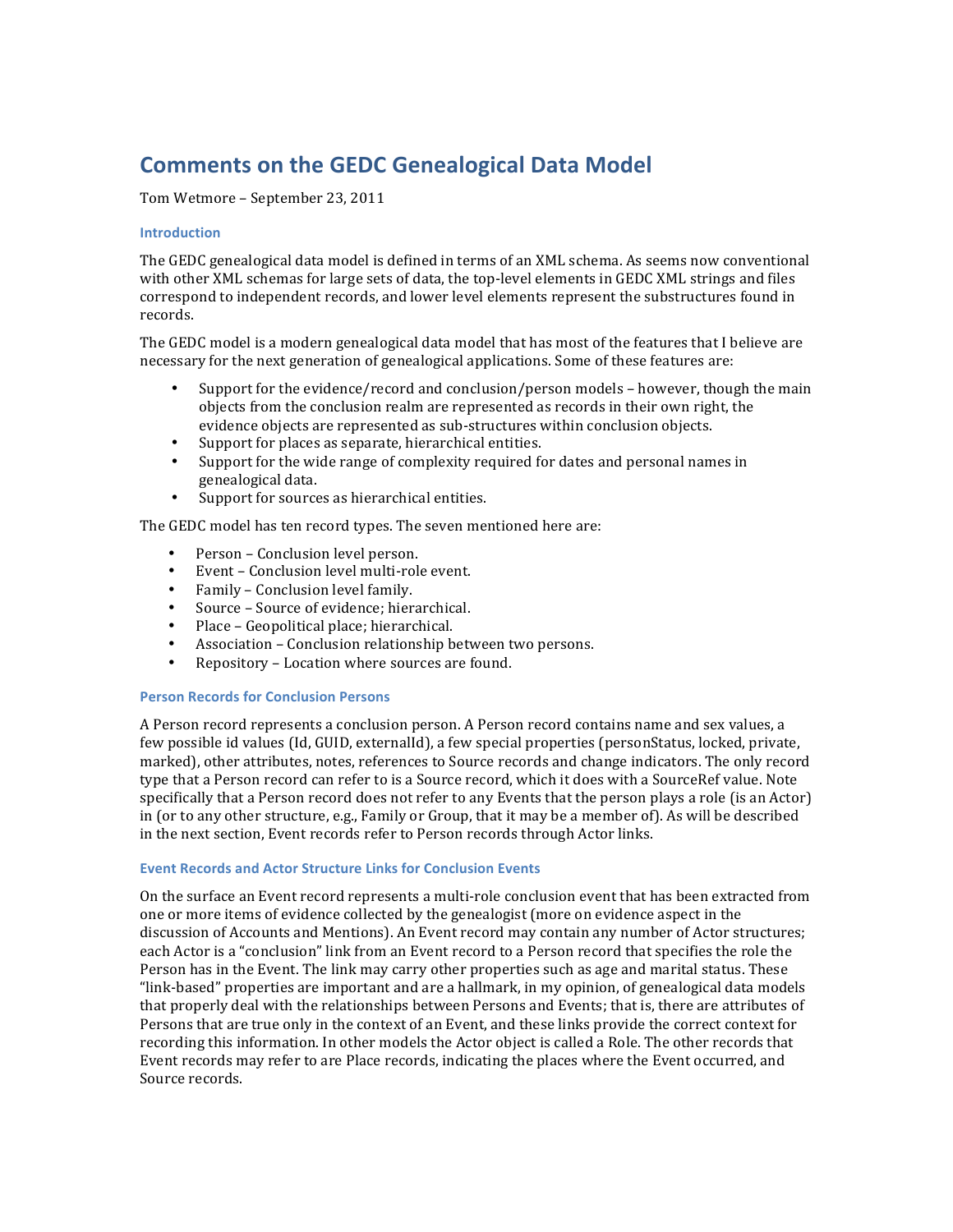## **Accounts and Mentions Hold Evidence**

Account structures are found only in Event records. Each Account structure holds information extracted directly from a physical (or in this modern era, a digital representation of a physical) Source item that holds evidence that the genealogist believes documents the Event. An Event record may hold any number of Accounts, one for each item of evidence discovered that pertains to the Event. An Account may have a DateValue, may have a PlaceRef that references a Place record, and should have a single SourceRef that refers to the Source record that describes the source of the extracted information. The Account structures found in the Event records provide the evidence about the event, while the values in the main part of the Event record hold the researcher's conclusions about the Event. Since there may be some inconsistencies between the information found in different Accounts, these inconsistencies are resolved in the conclusion part of the Event record.

Each Account may contain any number of Mention structures. Each Mention structure holds the information extracted about a single person mentioned in the evidence. This information includes the person's name, and may include the person's marriage status, age and role (string describing the role). The Mention structure is analogous to the Persona record of New Family Search.

Of concern is the fact that Accounts and Mentions, which are the evidence level equivalents of Events and Persons, are not record-level objects in their own right, but are subsumed in the bodies of the records that they purport to provide the evidence for. One very awkward outcome of this design is the tenuous connection that exists between the Person conclusion records and the Mention structures that provide their actual evidence. There is no clear linking between a Person record and the Mentions it is based upon, only a circuitous route through the Event record using a sequencing number scheme that first binds a Mention to an Actor in the Event, which is then bound to a Person.

In my opinion placing Mentions inside Accounts and placing Accounts inside Events is one of the only major problems with the GEDC model, a problem that could be easily resolved by promoting the two structures into their own records. The Account then becomes an evidence level Event record, and the Mention becomes an evidence level Person record, the kind of record that is now popularly called a Persona. One easy way to see the need for this change is to imagine the stability of both Accounts within Events and Mentions within Accounts. As research progresses there can be many situations in which a researcher discovers he/she has made mistakes about what evidence applies to which events and persons, necessitating wholesale movements of sub-structures of some Event records into the bodies of other Event records.

#### **Family and Association Records**

GEDC has conclusion records for Associations (two-way relationships between Persons), and Families (collections of Persons possibly including a husband/father role player, a wife/mother role player, and children role players). Each type of record may refer to Source records to provide their provenance, and Family records may refer to the Event records that hold the family level events of the Family. Nothing unconventional here. There are no evidence level equivalents of these records.

### **Source and Repository Records**

GEDC has conventional Source and Repository records. And the Source records are hierarchical. A good solution.

#### **Place Records and a Nice Linking Feature**

In the GEDC model places are generally handled by a hierarchy of Place records. Each Place record may refer to a parent Place record that contains it. I believe this is the proper way to handle Places. Many modern genealogical applications take this approach and provide a "Name Expert" component that is pre-configured with a huge number of Place records.

GEDC has an interesting twist on the link concept, a twist that I also use to some advantage in the DeadEnds model. In the GEDC context a Link is a sub-structure in one record that allows that record to refer to another record. In most contexts a Link can be "wrapped" with other attributes that can